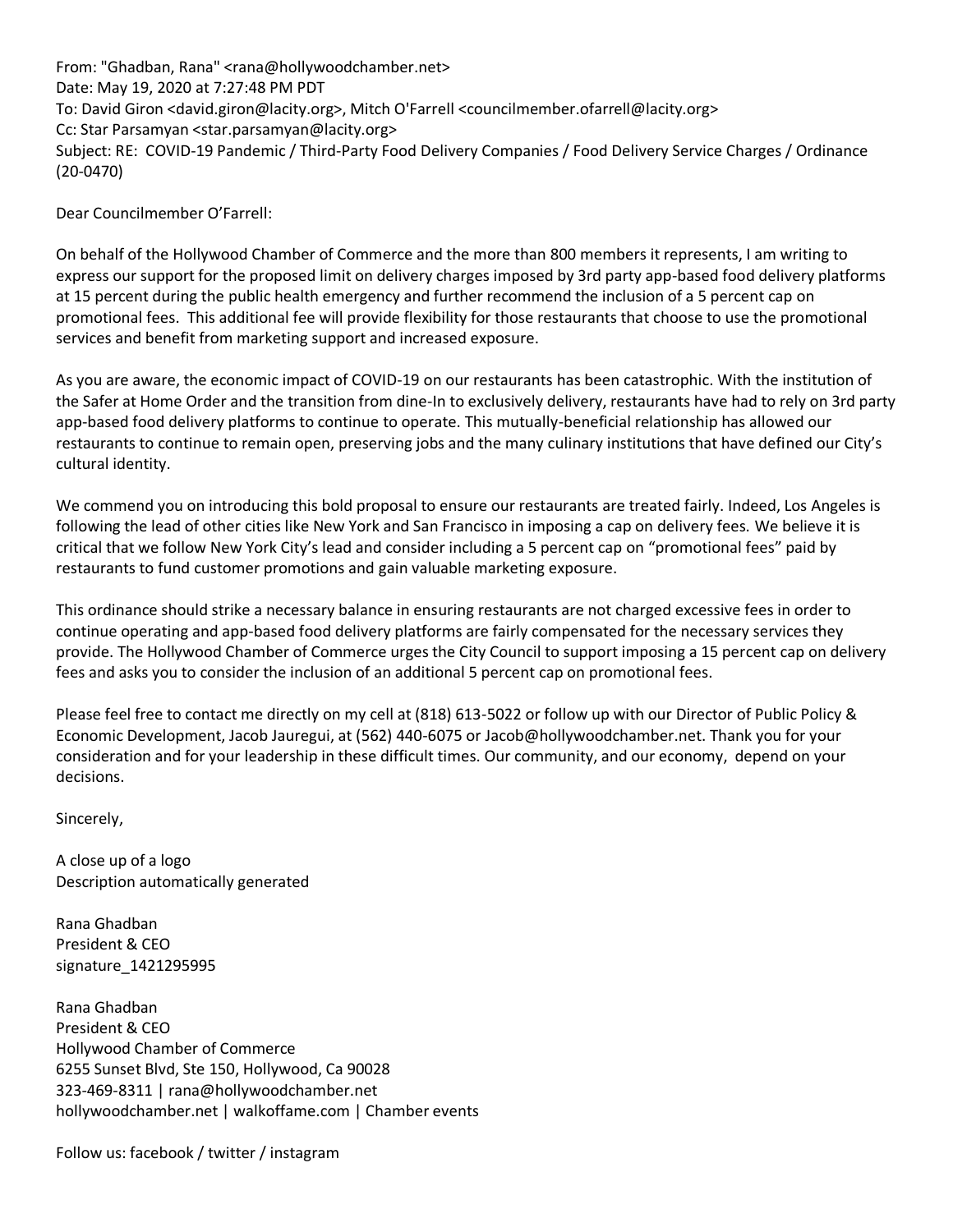From: Sam Ip <myvoice@oneclickpolitics.com> Date: May 20, 2020 at 7:47:01 AM PDT To: Mitch O'Farrell <star.parsamyan@lacity.org> Subject: RE: COVID-19 Pandemic / Third-Party Food Delivery Companies / Food Delivery Service Charges / Ordinance (20-0470) Reply-To: Sam Ip <info@hoyswok85.com>

 Re: RE: COVID-19 Pandemic / Third-Party Food Delivery Companies / Food Delivery Service Charges / Ordinance (20- 0470)

#### Dear The Honorable O'Farrell,

I am writing to express my support for the proposed limit on delivery charges imposed by 3rd party app-based food delivery platforms at 15 percent during the public health emergency and further recommend the inclusion of a 5 percent cap on promotional fees. This additional fee will provide flexibility for those restaurants that choose to use these promotional services and benefit from the marketing support and increased exposure.

As you are aware, the economic impact of COVID-19 on restaurants has been catastrophic. With the institution of the Safer at Home Order and the transition from dine-In to exclusively delivery, restaurants have had to rely on 3rd party app-based food delivery platforms to continue to operate. This mutually-beneficial relationship has allowed restaurants to continue to remain open, preserving jobs and the many culinary institutions that have defined our City's cultural identity.

I commend Councilmember Mitch O'Farrell on introducing this bold proposal to ensure our restaurants are treated fairly. Indeed, Los Angeles is following the lead of other cities like New York and San Francisco in imposing a cap on delivery fees. I believe it is critical that we follow New York City's lead and consider including a 5 percent cap on "promotional fees" paid by restaurants to fund customer promotions and gain valuable marketing exposure.

This ordinance should strike a necessary balance in ensuring restaurants are not charged excessive fees in order to continue operating and app-based food delivery platforms are fairly compensated for the necessary services they provide. I urge the City Council to support imposing a 15 percent cap on delivery fees and ask you to consider the inclusion of an additional 5 percent cap on promotional fees.

Sincerely, Sam Ip info@hoyswok85.com

7105 W. Sunset Blvd.

| Los Angeles, |
|--------------|
| CА           |
| 90046        |
| Constituent  |

 Prepared by One Click Politics (tm) at www.oneclickpolitics.com. One Click Politics provides online communications tools for supporters of a cause, issue, organization or association to contact their elected officials. For more information regarding our policies and services, please contact info@oneclickpolitics.com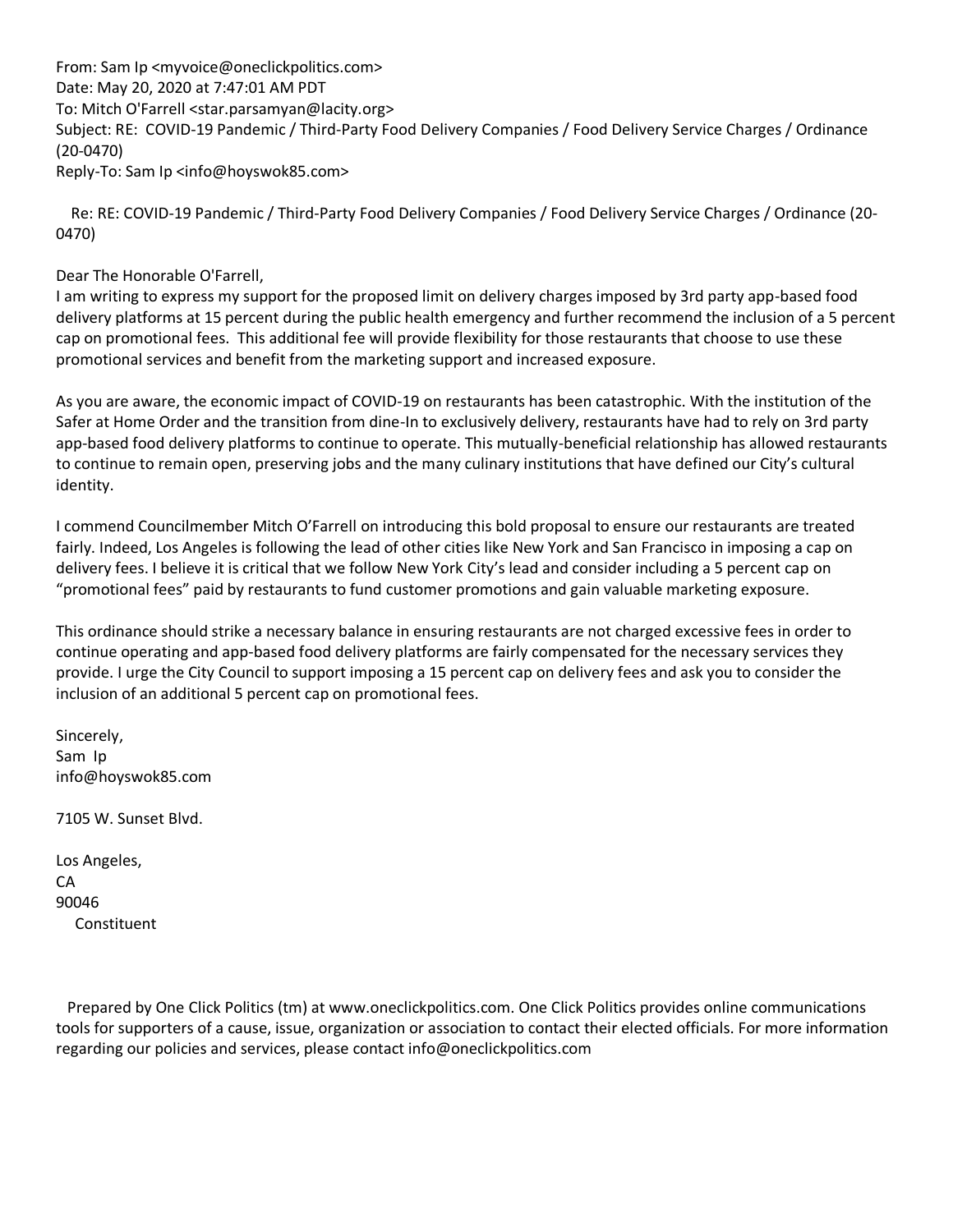From: Errol Roussel <myvoice@oneclickpolitics.com> Date: May 20, 2020 at 9:00:46 AM PDT To: Mitch O'Farrell <star.parsamyan@lacity.org> Subject: RE: COVID-19 Pandemic / Third-Party Food Delivery Companies / Food Delivery Service Charges / Ordinance (20-0470) Reply-To: Errol Roussel <errol@kitchen24.info>

 Re: RE: COVID-19 Pandemic / Third-Party Food Delivery Companies / Food Delivery Service Charges / Ordinance (20- 0470)

Dear The Honorable O'Farrell,

I am writing to express my support for the proposed limit on delivery charges imposed by 3rd party app-based food delivery platforms at 15 percent during the public health emergency and further recommend the inclusion of a 5 percent cap on promotional fees. This additional fee will provide flexibility for those restaurants that choose to use these promotional services and benefit from the marketing support and increased exposure.

As you are aware, the economic impact of COVID-19 on restaurants has been catastrophic. With the institution of the Safer at Home Order and the transition from dine-In to exclusively delivery, restaurants have had to rely on 3rd party app-based food delivery platforms to continue to operate. This mutually-beneficial relationship has allowed restaurants to continue to remain open, preserving jobs and the many culinary institutions that have defined our City's cultural identity.

I commend Councilmember Mitch O'Farrell on introducing this bold proposal to ensure our restaurants are treated fairly. Indeed, Los Angeles is following the lead of other cities like New York and San Francisco in imposing a cap on delivery fees. I believe it is critical that we follow New York City's lead and consider including a 5 percent cap on "promotional fees" paid by restaurants to fund customer promotions and gain valuable marketing exposure.

This ordinance should strike a necessary balance in ensuring restaurants are not charged excessive fees in order to continue operating and app-based food delivery platforms are fairly compensated for the necessary services they provide. I urge the City Council to support imposing a 15 percent cap on delivery fees and ask you to consider the inclusion of an additional 5 percent cap on promotional fees.

Sincerely, Errol Roussel errol@kitchen24.info

1608 Hollywood Blvd.

Los Angeles, CA 90028 Constituent

 Prepared by One Click Politics (tm) at www.oneclickpolitics.com. One Click Politics provides online communications tools for supporters of a cause, issue, organization or association to contact their elected officials. For more information regarding our policies and services, please contact info@oneclickpolitics.com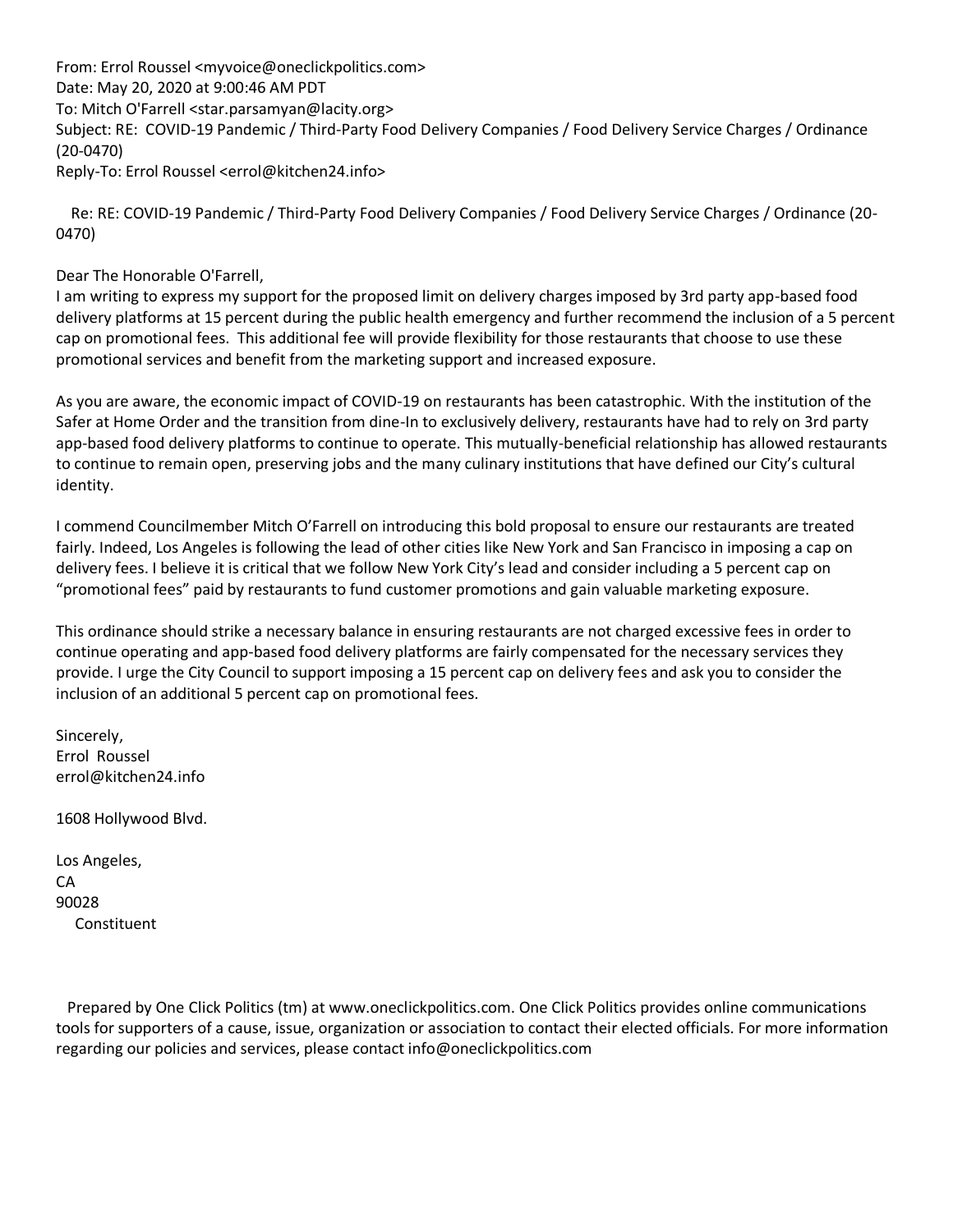# $III$

**LOS ANGELES MAIN OFFICE** 630 Shatto Place Los Angeles, CA 90005

P.O. BOX 770 Hollywood, CA 90078 (213) 487-7070 or/o (800) UFCW 770 8:00 a.m. – 5:00 p.m. Monday – Friday

**ARROYO GRANDE**

140 West Branch Street Arroyo Grande, CA 93420 (805) 481-5661 8:00 a.m. – 4:30 p.m. Monday – Friday

**BAKERSFIELD (Kaiser Members)**

1910 Mineral Court Bakersfield, CA 93308 (661) 323-2866 8:00 a.m. – 4:30 p.m. Monday – Friday

**CAMARILLO**

816 Camarillo Springs Road, Suite H Camarillo, CA 93012 (805) 383-3300 8:00 a.m. – 5:00 p.m. Monday – Friday

**HARBOR CITY**

25949 Belle Porte Avenue Harbor City, CA 90710 (310) 784-5340 8:00 a.m. – 4:30 p.m. Monday – Friday

#### **HUNTINGTON PARK**

**(RFI Workers' Center)** 5400 Pacific Blvd. Huntington Park, CA 90255 (323) 923-1510  $8:00^{6}$ a.m. – 5:00 p.m. Monday – Friday

**NEWHALL/**

**SANTA CLARITA** 27125 Sierra Highway, Suite 204 Santa Clarita, CA 91351 (661) 259-9900 8:00 a.m. – 4:30 p.m. Monday – Friday

**SANTA BARBARA** 4213 State Street, Suite 201

Santa Barbara, CA 93110 (805) 681-0770 8:00 a.m. – 4:30 p.m. Monday – Friday

May 19, 2020 *Sent Via Email*

Councilman Mitch O'Farrell 200 North Spring Street, Room 480 Los Angeles, CA 90012

### **RE: Support for Motion on Food Delivery Caps; Council File 20-0470**

Dear Councilman O'Farrell,

On behalf of the over 30,000 members of UFCW Local 770, we would like to express our support for your motion regarding caps on fees for food delivery during this pandemic. Over the past two months, we have worked diligently to support the rights of delivery drivers on multiple platforms who are in great need of health and safety protections at the city, county, and state level. They serve as essential workers, and provide meals for our City, especially our seniors and the sick, while sheltering at home and in quarantine. However, we believe that while these services are critical, we understand that these companies are demanding restaurant commissions that can reach 30 percent, potentially wiping out any profit that a local business might make from a delivery order. This is a blatant violation of the spirit of the Mayor's order regarding essential businesses. In essence, it amounts to price gouging, which is something that our City must guard against during these unprecedented times.

Restaurants, particularly small businesses, and their employees are struggling to survive and make ends meet. Delivery drivers are experiencing the same struggle. Though there is more work to be done, wages and benefits have not improved. These heightened restaurant commissions do not serve either workforce. We believe that a cap at 15% is not only fair for the platforms who have seen record profit and have gone on a record hiring spree, but it will keep restaurants solvent and continue the ability of delivery drivers to provide food for those who cannot pick it up themselves. This is the type of smart policy that has been borne out of crisis, but can serve as a model for restaurants, the platform delivery companies, and their drivers to follow beyond the crisis and in other cities. We believe that the 100% protection of tips for delivery drivers which is included in this measure is critical to protect their livelihood through this crisis.

Thank you for your leadership on this issue. We appreciate the urgency and responsiveness to create a more just food delivery service for all Angelenos.

Sincerely,

UFCW Local 770

RKMUL

John Grant, President

JMG:jc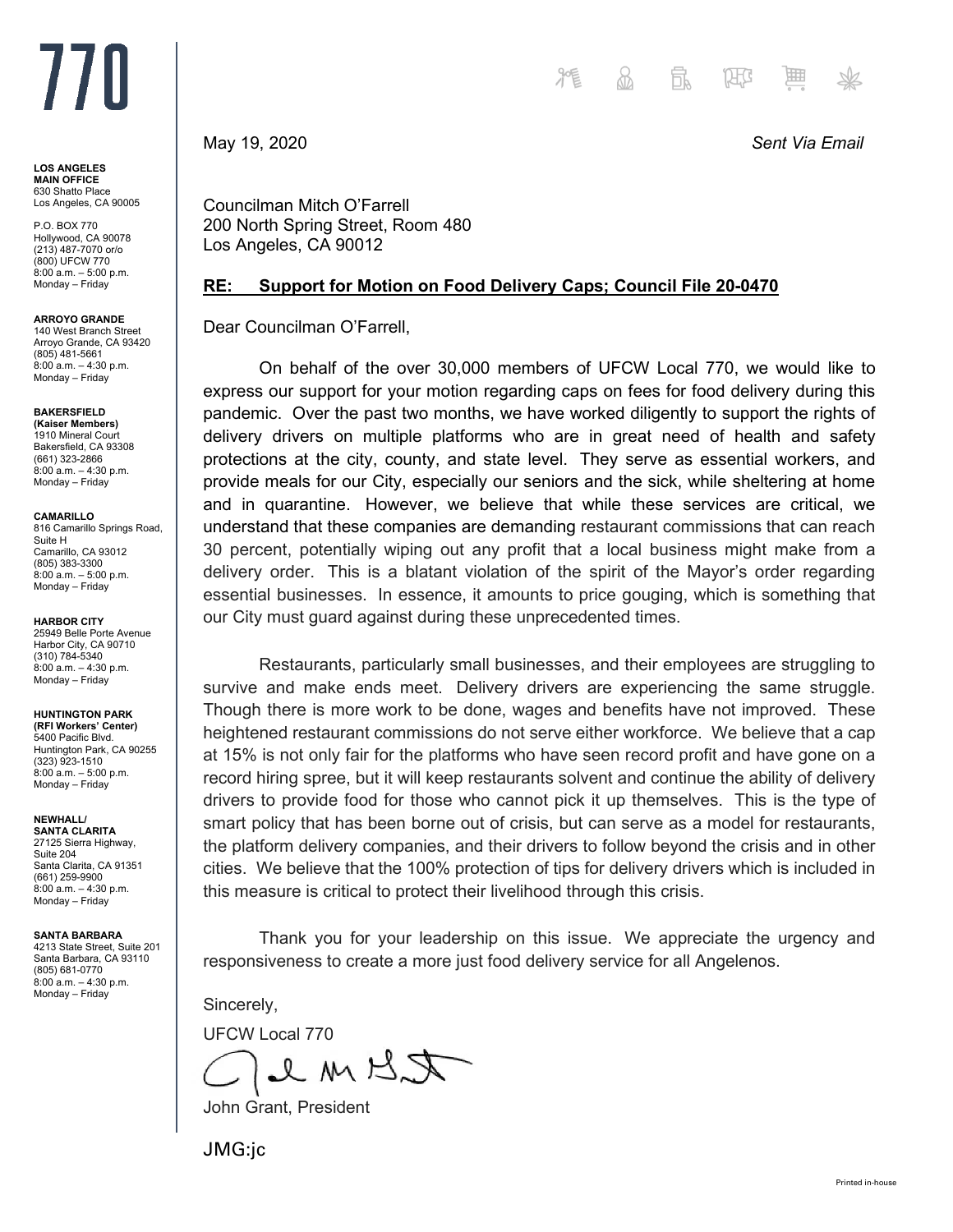From: Andrew Sidden <myvoice@oneclickpolitics.com> Date: May 20, 2020 at 9:31:26 AM PDT To: Mitch O'Farrell <star.parsamyan@lacity.org> Subject: RE: COVID-19 Pandemic / Third-Party Food Delivery Companies / Food Delivery Service Charges / Ordinance (20-0470) Reply-To: Andrew Sidden <andrewsidden@taogroup.com>

 Re: RE: COVID-19 Pandemic / Third-Party Food Delivery Companies / Food Delivery Service Charges / Ordinance (20- 0470)

Dear The Honorable O'Farrell,

I am writing to express my support for the proposed limit on delivery charges imposed by 3rd party app-based food delivery platforms at 15 percent during the public health emergency and further recommend the inclusion of a 5 percent cap on promotional fees. This additional fee will provide flexibility for those restaurants that choose to use these promotional services and benefit from the marketing support and increased exposure.

As you are aware, the economic impact of COVID-19 on restaurants has been catastrophic. With the institution of the Safer at Home Order and the transition from dine-In to exclusively delivery, restaurants have had to rely on 3rd party app-based food delivery platforms to continue to operate. This mutually-beneficial relationship has allowed restaurants to continue to remain open, preserving jobs and the many culinary institutions that have defined our City's cultural identity.

I commend Councilmember Mitch O'Farrell on introducing this bold proposal to ensure our restaurants are treated fairly. Indeed, Los Angeles is following the lead of other cities like New York and San Francisco in imposing a cap on delivery fees. I believe it is critical that we follow New York City's lead and consider including a 5 percent cap on "promotional fees" paid by restaurants to fund customer promotions and gain valuable marketing exposure.

This ordinance should strike a necessary balance in ensuring restaurants are not charged excessive fees in order to continue operating and app-based food delivery platforms are fairly compensated for the necessary services they provide. I urge the City Council to support imposing a 15 percent cap on delivery fees and ask you to consider the inclusion of an additional 5 percent cap on promotional fees.

Sincerely, Andrew Sidden andrewsidden@taogroup.com

6417 Selma Ave

Los Angeles, CA 90028 Constituent

 Prepared by One Click Politics (tm) at www.oneclickpolitics.com. One Click Politics provides online communications tools for supporters of a cause, issue, organization or association to contact their elected officials. For more information regarding our policies and services, please contact info@oneclickpolitics.com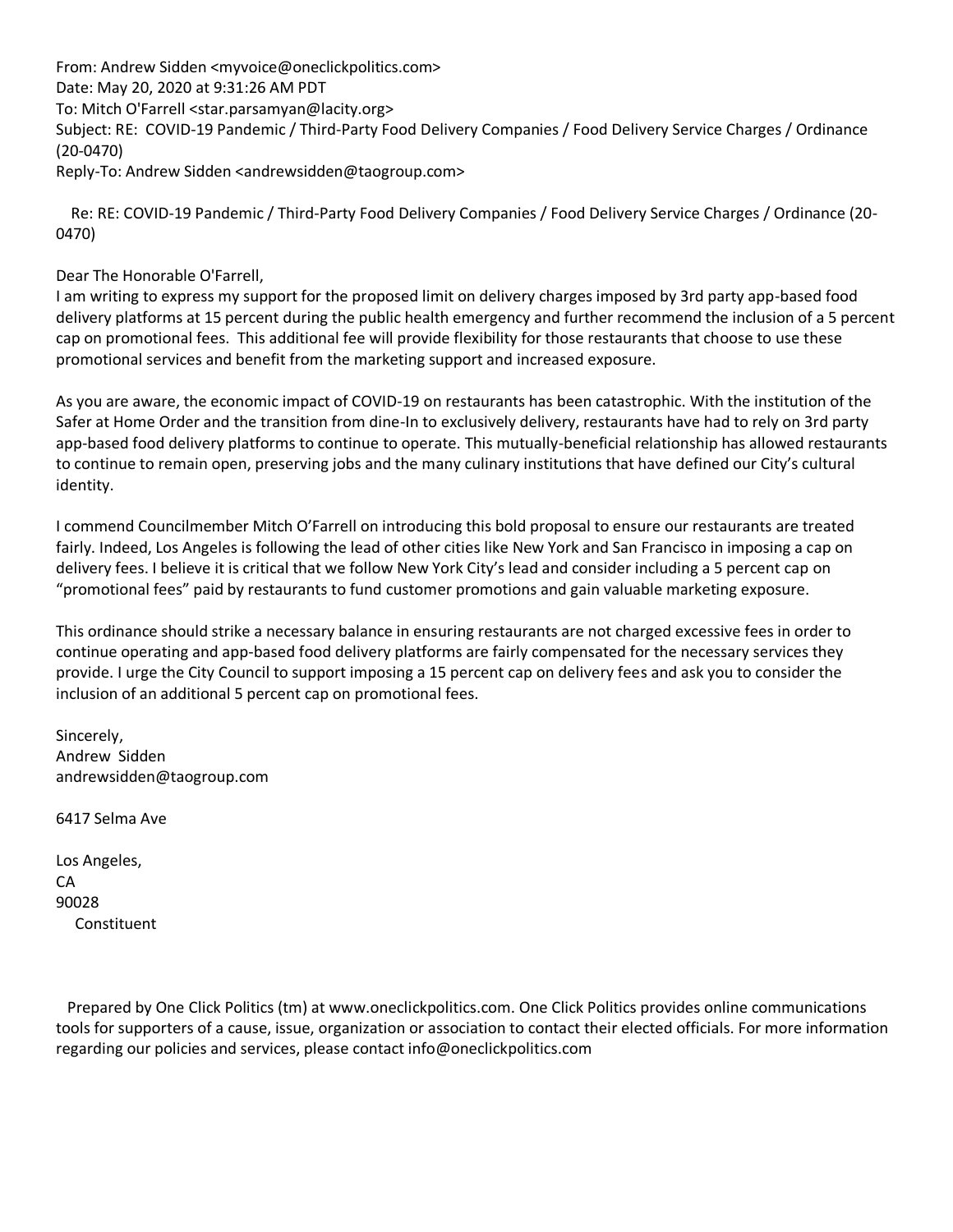

**Executive Board** 

**Ron Herrera Secretary Treasurer** 

**Jay Phillips** President

**Javier Bonales Vice President** 

**David Castro Recording Secretary** 

**Rafael Camacho** Trustee

**Juan Gutierrez** Trustee

**John Rogers** Trustee

## **Teamsters Local Union No. 396 Package and General Utility Drivers**

Affiliated with the **INTERNATIONAL BROTHERHOOD OF TEAMSTERS** 

May 20, 2020

The Honorable Mitch O'Farrell Los Angeles City Council 200 N. Spring Street Los Angeles, CA 90012

#### **Third-Party App-Based Delivery Platforms** Re:

Dear Mr. O'Farrell:

On behalf of Teamsters Local 396 and the more than 11,000 members that we represent. I am writing to express our support for the proposed limit on delivery charges imposed by 3<sup>rd</sup> party app-based food delivery platforms at 15 percent during the public health emergency, as well as considering an outright ban when 3<sup>rd</sup> party delivery companies are found to be in violation of State law by misclassifying their employees.

The COVID-19 pandemic has been devastating to our economy across all industries, and Teamsters Local 396 has been working diligently to defend workers during this crisis. With the implementation of the Safer at Home Order and the transition from dine-in to exclusively delivery, vulnerable populations, as well as any Angeleno who wants a meal from a restaurant, must rely on 3<sup>rd</sup> party app-based food delivery platforms. Additionally, given the grim economic impacts from the COVID-19 pandemic, several working people have had to turn to 3<sup>rd</sup> party delivery companies in order to find income.

Unfortunately, most of these 3<sup>rd</sup> party delivery platforms are misclassifying their employees as independent contractors, threatening our public health. When companies misclassify employees as independent contractors, companies are not paying into unemployment, they're not providing sick days (unless a driver can prove that they have COVID-19, which would be too late given the amount of interaction that a delivery driver has with employees at restaurants and with the general public). they're not providing PPE, nor meeting other worker safety quidelines. and they do not have to provide training to their employees on how to do a proper no-contact delivery.

880 Oak Park Road · Suite 200 · Covina, California 91724 Phone (626) 915-3636 • (877) 785-8396 • Fax (626) 915-3635 • E-mail: teamsters@local396.net